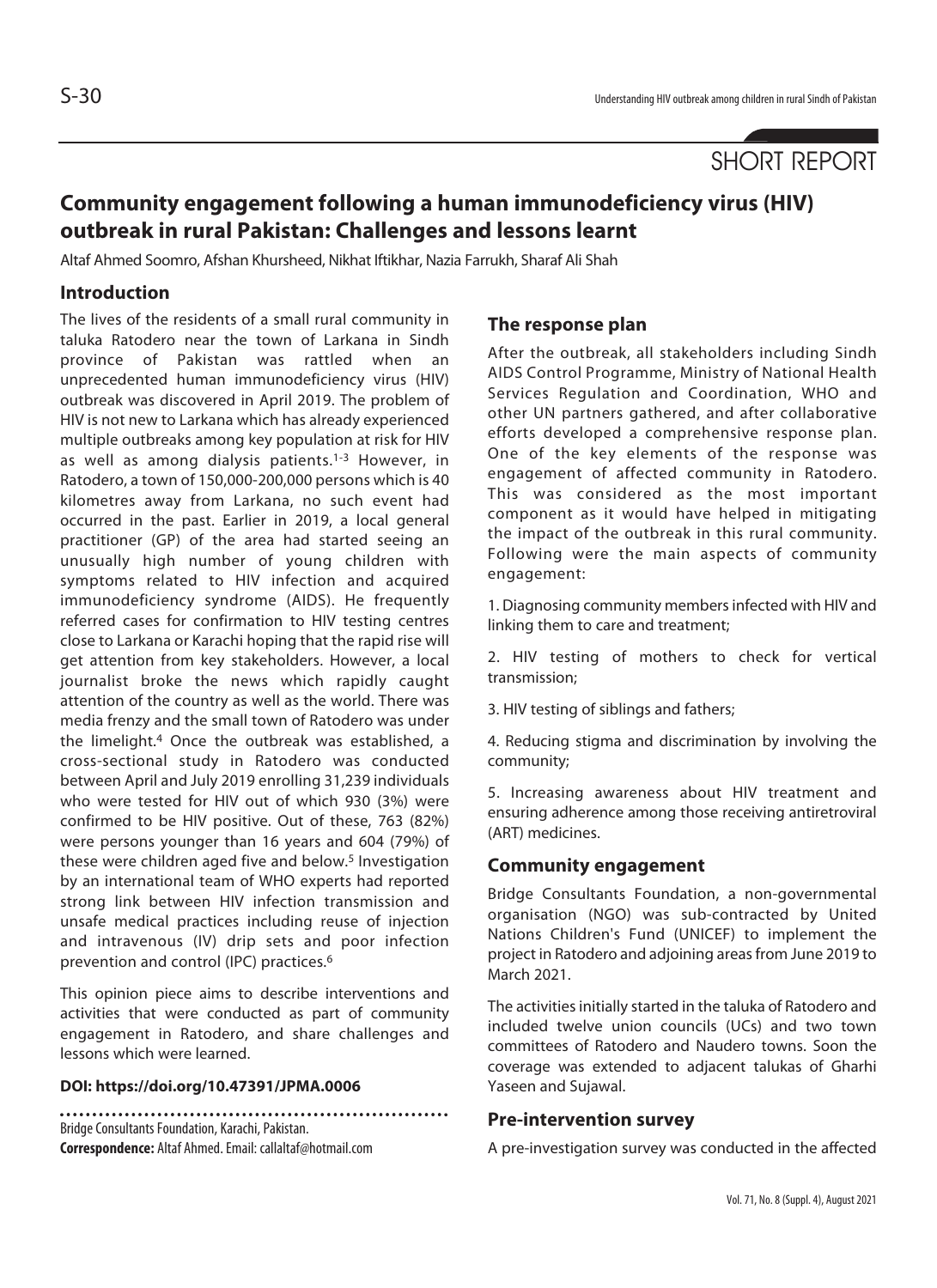community to determine knowledge, attitude and practices of the community about HIV and their healthcare-seeking behaviours. Data was collected through a questionnaire and total of 618 respondents were interviewed including men and women.

The study found that majority of the affected families were poor and illiterate. Large number of children and adults, who tested positive for HIV were not registered for antiretroviral therapy (ART) or were not fully adherent to treatment. A significant number of mothers, fathers and siblings of HIV positive children did not know their HIV status. Almost 100% of the affected families were living under poverty, were illiterate and engaged in agriculture farming. Many affected families had more than one HIV positive child and in some cases the parents were also HIV positive. Due to poverty, it was the children and women who were particularly malnourished.

Lists of key influential people including UC counsellors, UC chairs, school teachers, religious leaders, women and youth leaders, general practitioners (GPs), lady health workers and community-based organisations (CBOs) were compiled after visiting different villages and towns and consulting the community.

## **Formation of mothers and fathers support groups**

A trained team of outreach workers (ORW) worked in the community and involved the community influential and household members of HIV-infected children with the assistance of the list of HIV positive persons provided by the Sindh AIDS Control Programme. The support groups for mothers and fathers were formed to educate the parents of infected children in the community. By the end of the project approximately 685 mothers and 673 fathers support groups were established and functioning well in the community. ORWs conducted regular sessions with the groups to educate them about HIV and AIDS and answered their questions and concerns. These groups were able to conduct sessions with 5544 parents in the project catchment area. These groups were also engaged by the ORWs to organise psychosocial support for mothers and fathers and around 19,165 parents had participated in the different sessions aimed to provide psychosocial support.

### **HIV awareness sessions with community leaders**

HIV awareness sessions were organised with the community's influential people, school teachers and religious leaders. A total of 100 religious' leaders, 99 school teachers, 98 women leaders, 57 media persons and 30 UC counsellors were trained. They were requested to impart HIV knowledge within the community and play their role in social mobilisation and increasing HIV awareness, especially within the affected community. Since they are a respected part of the community, they played a crucial role in increasing HIV knowledge and in encouraging those who had not tested for HIV.

## **Linking HIV diagnosed children and adults to treatment and care**

The community engagement project through its outreach and other activities identified 1,205 affected families and 1,298 HIV positive persons in the three talukas. Of these 1,298 HIV positive persons, 1,053 were children and 145 were adults. Out of 1,053 HIV positive children, 212 were not linked with treatment and the project team helped them in seeking HIV treatment. There were 47 deaths reported in the community among HIV positive persons.

The community engagement worked as a bridge between patients and the treatment centre to establish links and adherence to ARTs. Maintaining close contact with the treatment centre, the ORWs followed up on patients on ARTs who were missing their follow up appointments, and educated and encouraged them to continue the treatment.

## **HIV testing of mothers, fathers and siblings of HIV positive children**

ORWs, with the helped of the community, identified mothers, fathers and siblings of HIV positive children who were offered free HIV testing in the community ensuring full privacy and confidentiality. All those who had given informed consent were tested by the mobile team. Persons whose initial test was reactive were transported to the nearest testing centre for confirmation testing.

During the project, a total of 7,129 mothers, fathers and siblings of HIV positive children were identified in the community who were not aware of their HIV status. Out of these, 5,363 were tested and 73 (1.4%) were found to be HIV positive. Of these 73, 62 were linked with treatment and care.

## **Training of GPS of the community on HIV and IPC**

A list of practicing GPs was compiled by doing a quick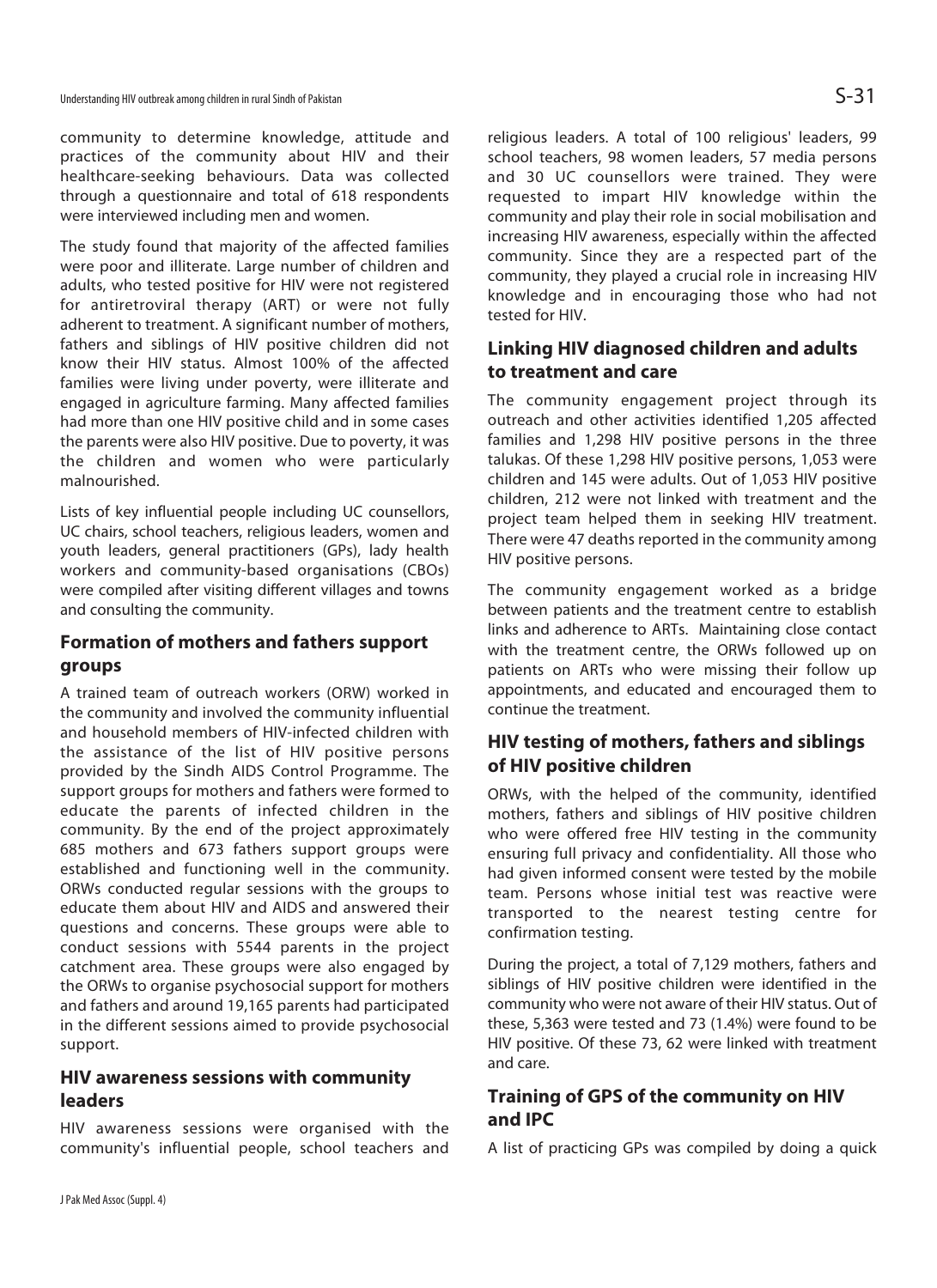mapping and with support of local branch of Pakistan Medical Association (PMA). UNICEF and Sindh AIDS Control Programme provided support in developing a comprehensive training module which was used to train 94 practicing GPs of the area in the field of basic HIV/AIDS frequently asked questions and misconceptions as well as IPC.

## **Monitoring of community engagement activities**

All community engagement activities were monitored regularly by senior management of the implementing organisation along with technical staff of Sindh and National AIDS Control Programme and UNICEF. Regular missions from WHO, Joint United Nations Programme on HIV/AIDS (UNAIDS) and United Nations Population Fund (UNFPA) also took place of the site and reviewed community engagement activities.

### **Challenges**

### **Quality of services at the HIV treatment centre in Ratodero**

Providing comprehensive HIV treatment services to more than 1000 individuals including children posed a big challenge. Challenges included:

• Lack of trained human resources such as a qualified infectious disease specialist, a trained paediatrician, pathologist, pharmacist and support staff.

• ART medicines are provided by the National AIDS Control Programme through Global Fund support and there were interruptions in supplies as well as availability of paediatric formulations.

• While Sindh government provided antibiotics, antifungal and multivitamins and analgesics, there were frequent shortages and the patient had to buy out-ofpocket from the local market.

• Necessary laboratory tests were not available at the treatment centre and patients were routinely referred to private laboratories whose charges majority of patients could not afford.

• The ART treatment centre was established with support of UNICEF in the taluka hospital of Ratodero which was managed by Sindh AIDS Control Programme. However, the Sindh Health Department contracted out the whole hospital to an NGO which resulted in lack of coordination between hospital management and the treatment centre.

• ART treatment centre physicians were unable to spend

enough time with each patient due of high number of patients.

### **Poverty and malnutrition among affected population**

Majority of families with HIV positive children were poor and HIV-infected children were malnourished. There was limited social or financial support available to these affected families. An endowment fund was announced by Sindh government to support these families. However, during the project and afterwards there had been no concrete progress which could have helped these families.

### **New HIV cases among children**

Even after two years of the outbreak new HIV cases were reported among children and the positivity rate remained more than 1%. Active HIV case tracing strategies are needed to identify all HIV positive children and adults in the community. Initiating ARTs among HIV positive is a proven strategy to reduce the chances of infection transmission.

#### **Infection control practices**

Infection control practices at public and private health care facilities is a serious challenge. Although there has been a visible decline in reuse of syringes as indicated by a recent WHO assessment, the use of unnecessary injections, improper disposal of used syringes and management of infectious healthcare waste is a problem. There is no system of hospital waste collection and used syringes are disposed of with household waste. Incinerators at public health facilities remained nonfunctional.

### **Lessons learned**

1. Effective engagement of HIV affected community is necessary in order to increase uptake of services, such as linking of HIV diagnosed individuals to treatment, care and support, ART adherence and HIV testing and counselling.

2. Proper community engagement enhances the trust and confidence of population in the quality of services provided.

3. Involvement of community leaders including religious leaders, elected representatives, political leaders, and school teachers facilitates access to community and helps in developing links.

4. Continuous contact with affected families through outreach workers and addressing their concerns improves ART adherence and prevents loss-to-follow-up.